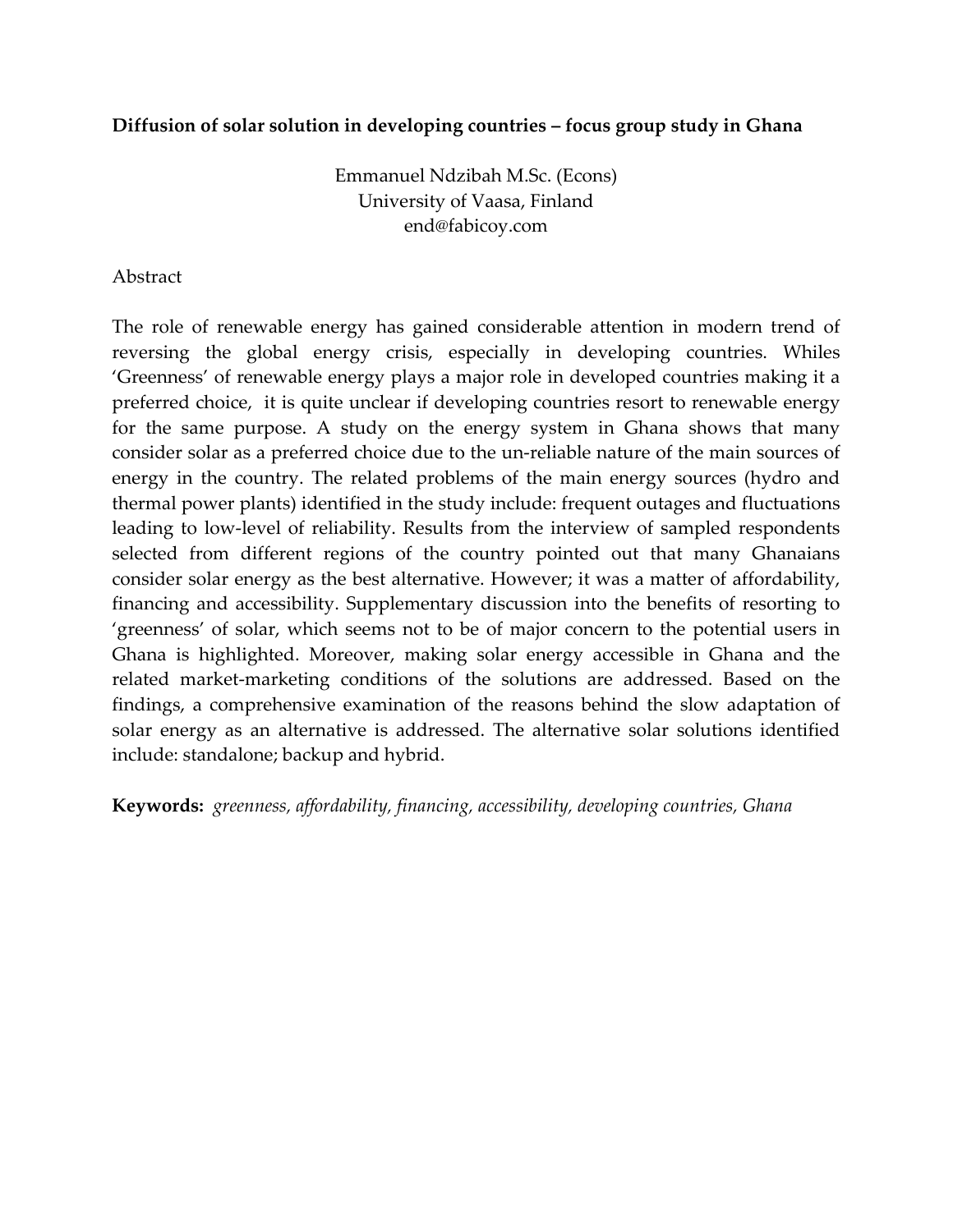## **Background of the study**

A study on the energy system in Ghana shows that the demand of energy outweighs its supply, thus many would prefer an alternative source of energy (see also New African, 2007). These specific problems and many more have created a serious energy crisis, resulting in decades of high incidence of unauthorized and frequent power outages as well as regulated load shedding exercises - the rationing of electricity by geographic location, consumption capacity and density lasting between 12 – 48 hours. This particular phenomenon, amongst other factors, has resulted in low productivity; low development and slow growth of the country's economy (see also Dovi, 2007 and Mensah‐Biney, 2007). The consequences of regular power rationing in Ghana has lead to many industries; commercial and domestic consumers opting for secondary sources of energy like generators which comes with its own, problem like environmental pollution and the high cost of fuel.

## **Research problem:**

There is a need for an increase in the energy capacity of many developing countries. For instance, in Ghana, the Ministry of Energy explained in the *Policy Framework and Guide for Development of Independent Power Producer (PFGD‐IPP)* that the demand for energy in Ghana has increased in the past 10 years by about 5% per year. This increment represents capacity addition requirements of about 50MW – 100MW. Since 2006 there have been promises from the government on measures that they intend to put in place to alleviate the energy crisis (New African, 2007).

The major sources of energy in Ghana are the hydro and the thermal plants. However, the country is confronted with two major problems related to energy: inadequacy of the energy sources and rampant erratic power outage (see also New African, 2007). The study therefore observes the viability of Solar Solution (SS) in developing countries and more specifically, Ghana as a reliable alternative**.** The questions therefore are: Would Ghanaians be able to afford an alternative solution and how would the solution be diffused?

Within the study, it became clear that there are numerous customers whose need of the solar solution varied. For this reason, the purpose of the solar as a solution is categorized into three main segments: *standalone users* – these are customers who perceive solar solution as solely an alternative energy source. This group falls within the segment of those who have no access to the national energy grid and for that reason; their only source of energy would be the solar solution. Furthermore, this category was identified as living farther from the urban areas. The next segment identified is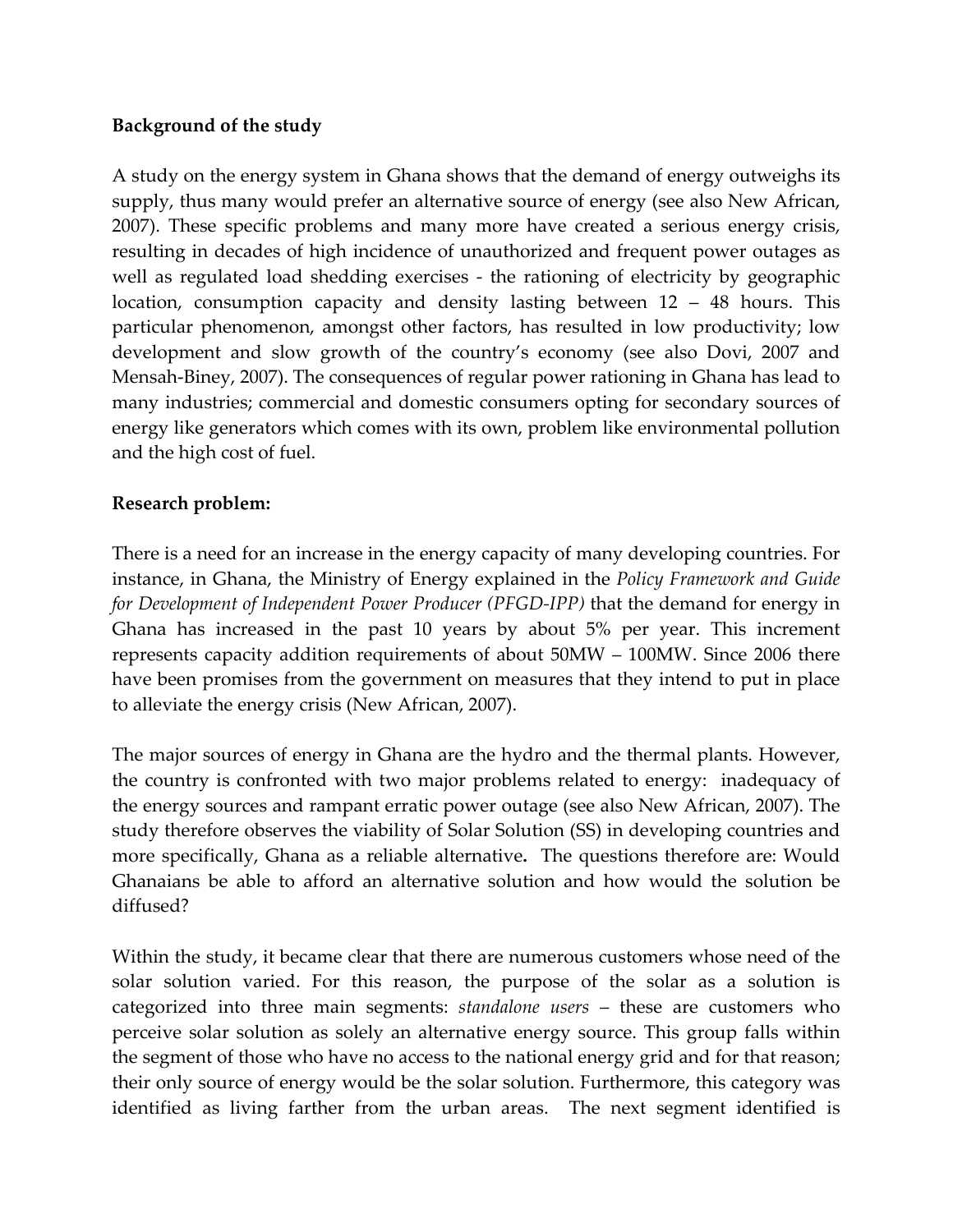categorized as the *backup users* – these are customers who hope to use the renewable energy solution in case of a black or brown out. Such users may be within the reach of the national grid, but are confronted by erratic and insufficient energy. The final segment was identified as the *hybrid users* and within this group; appliances are categorized by the users into: low and high wattage capacity. Low wattage appliances may be connected to the solar solution whiles the higher wattage appliances are connected to the conventional energy source.

## **Definitions and limitation:**

This study is a first attempt to educate and reposition solar solutions to Ghanaians as a means of attaining economic sustainability, development and growth (see also Holm 2005:13). Renewable energy systems are methods of harnessing energy for human consumption in a way that the source of such energy is not depleted over time as compared to fossil fuel which is currently threatened due to insatiable global consumption patterns (IEA, 2002).

The term *'greenness'* used in the study denotes environmental friendliness and a responsible way of using energy. Although the term 'greenness' is highly used in responsible business, the study rather addresses the positive impact of solar on the environment. The details are limited as respect to the same purpose of greenness in developed countries compared to developing countries. It is evident that, most consumers in developed countries resort to solar energy mainly due to its positive impact on the environment. For this reason, government subsidies and grants on 'green' energy or environmental friendly sources of energy is high in developed countries (ESTIF, 2008; see also Zittel 2002). The opposite appears to be the case in developing countries like Ghana.

As identified earlier, the primary need of solar energy in Ghana is considered to be an 'alternative solution' instead of green issues. For this reason, 'greenness' of alternative sources of energy becomes the sole responsibility of the government to initiate a sound framework that encompasses the introduction and the dissemination of an alternative source of energy.

The term *affordability* is considered purely on individual's ability to pay for the solar solution. Financing explains how financial and credit organizations can facilitate the payment of solar energy on behalf of prospective clients. More so, the term financing is also is connected to the individual's payment‐package for any specific solar solution. The term payment‐package denotes the various payment plans offered to individuals,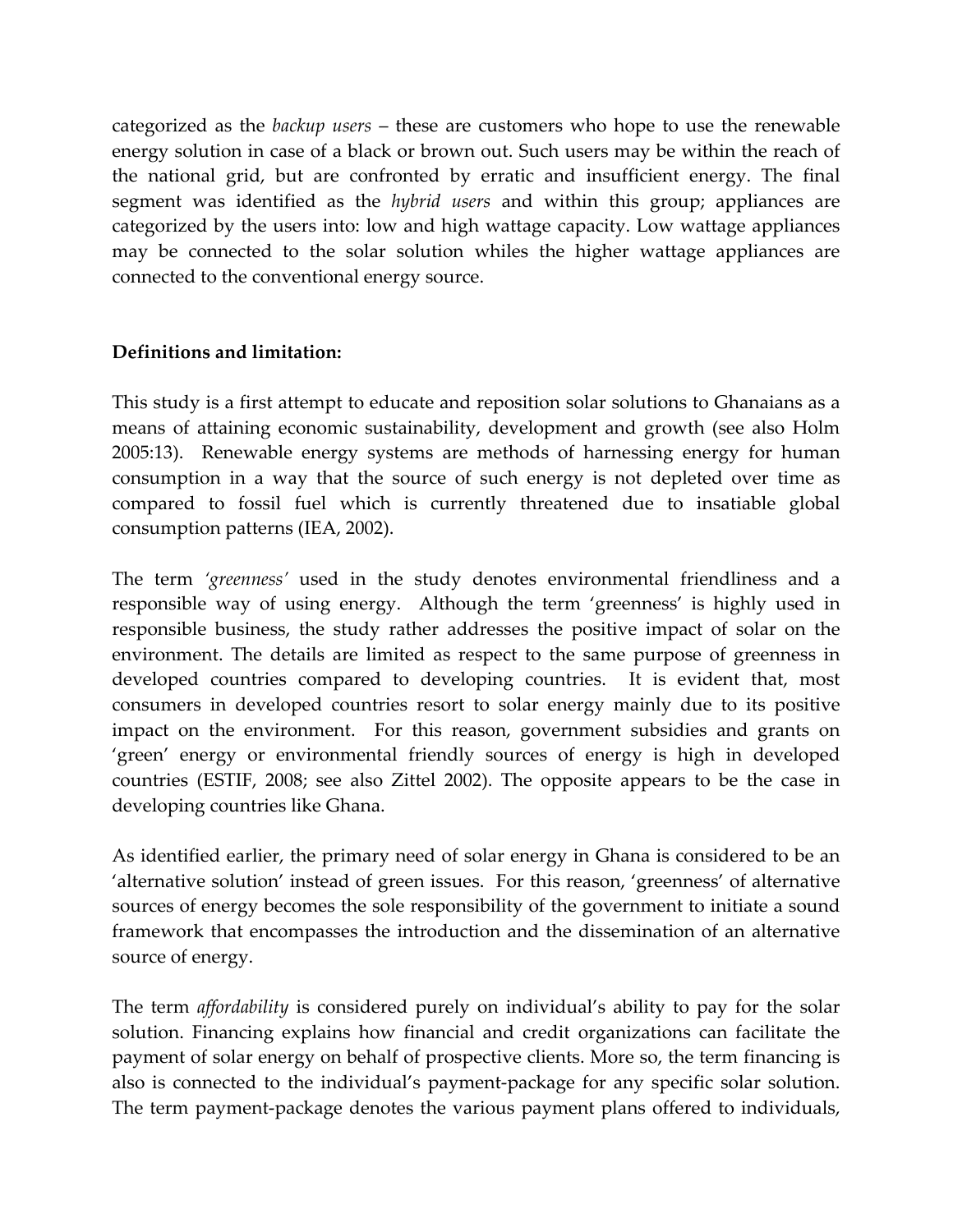households and organization by the sales agents. Making the solar solution accessible to the prospective customers details down to *where* and *how* to make the solar available to the customers.

**Ghana** was known as Gold Coast and was the first African nation to achieve independence from United Kingdom in 1957. Ghana shares a common border with Cöte d' Ivoire to the west; Burkina Fasso to the north and Togo to the east. The inhabitants of the country speak some 250 languages and dialects, although English is the official language which pre‐dominates government and business affairs in the country. The country has a current population of about 23 million with an approximately 1.9% population growth rate (CIA World Fact book, 2008).

The term *developing countries or economies* is sometimes used interchangeably with the term emerging economies or developing nations especially after the breakdown of the communist economies (except China and North Korea). As much as the term is conveniently used in that context, it does not in any way give explicit implications that the countries in context are all experiencing similar economic development and growth or for that fact intended to imply that other economies have reached a preferred or final stage of economic development (Cavusgil, Ghauri and Agarwal, 2002: 4, 5).

According to Cavusgil et al (2002: 3), the classical notion for developing countries prior to 2000 is as follows:

- High risk to foreign business;
- Economically and technologically backward;
- Consumers had poor purchasing power;
- It gives few opportunities for business.

However, for purpose of the study, the term developing countries is used specifically in the context of the Ghanaian market rather than in a general sense.

It is noteworthy to mention that, although there are various sources of energy including: wind, biogas, hydro and solar, this study, as a limitation focused on the diffusion of solar as an alternative source to energy and solution to the current energy crisis in Ghana. One of the primary limitations of the study is the inability to reach major rural areas. The sample framework and the respondents for the survey were selected from only the urban centers, due to the difficulties involved in accessing the respondents far from the urban centers. It is believed that these findings would be integrated in the future to serve as a parameter in developing a generalized framework that can handle the rural sectors as well. Other reasons that hindered the integration of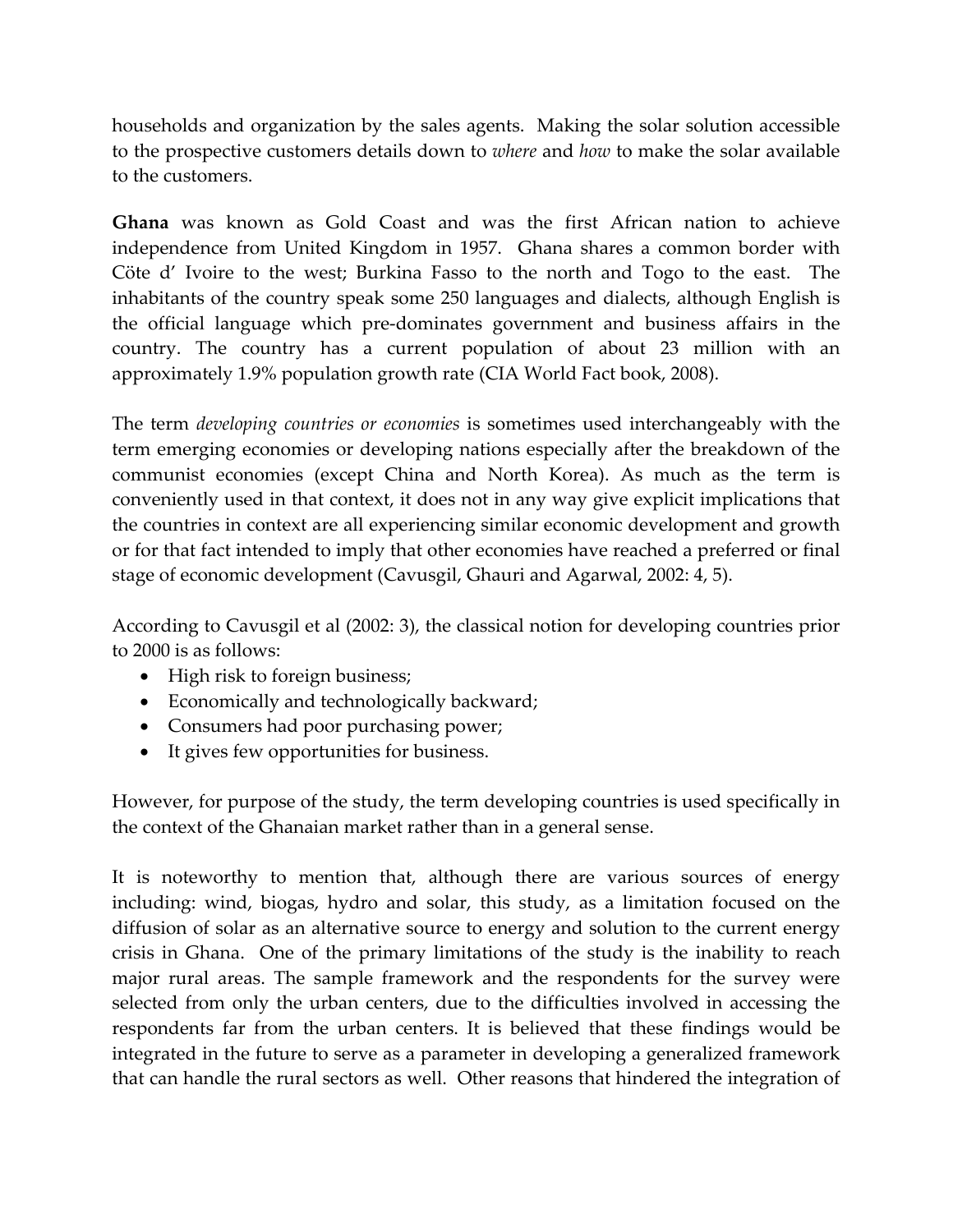the rural communities in the survey included lack of better access of roads and communication networks.

Time and funding also appeared to be a major impediment. A considerable amount of time was needed to either personally travel to or invite the sample respondents from various rural communities in Ghana. The funding involved in inviting these groups which include compensating their travelling and living expenses appeared to be very high. Although it may be assumed that the rural areas lack purchasing power to afford an alternative energy solution, it is merely an unapproved assumption and research is needed to establish this fact. For this reason, excluding the rural area respondents is not because they cannot afford an alternative energy solution. A supplementary research would be needed in the future to help draw an accurate conclusion.

#### **Framework of the study**

The framework for the study is deduced from the implications of solar solution in Ghana. The primary focus of the study is the economic implications of the diffusion of solar solution whilst the minor study focuses on the environment implications. The economic framework touches issues pertaining to affordability, financing, and accessibility. On the other hand, the minor study addresses the environmental impact of solar solution in Ghana.

- 1. The Economic Implications
- a. **Affordability**: As explained earlier, affordability as an economic condition denotes the purchasing power of the customers. The findings help us to establish the degree to which Ghanaians are willing and able to patronize the solar solution.
- b. **Financing of the solar solution**: Within this framework three broad categories of models can be drawn. Firstly, the individual as a financier, secondary the financial institutions and finally, the government.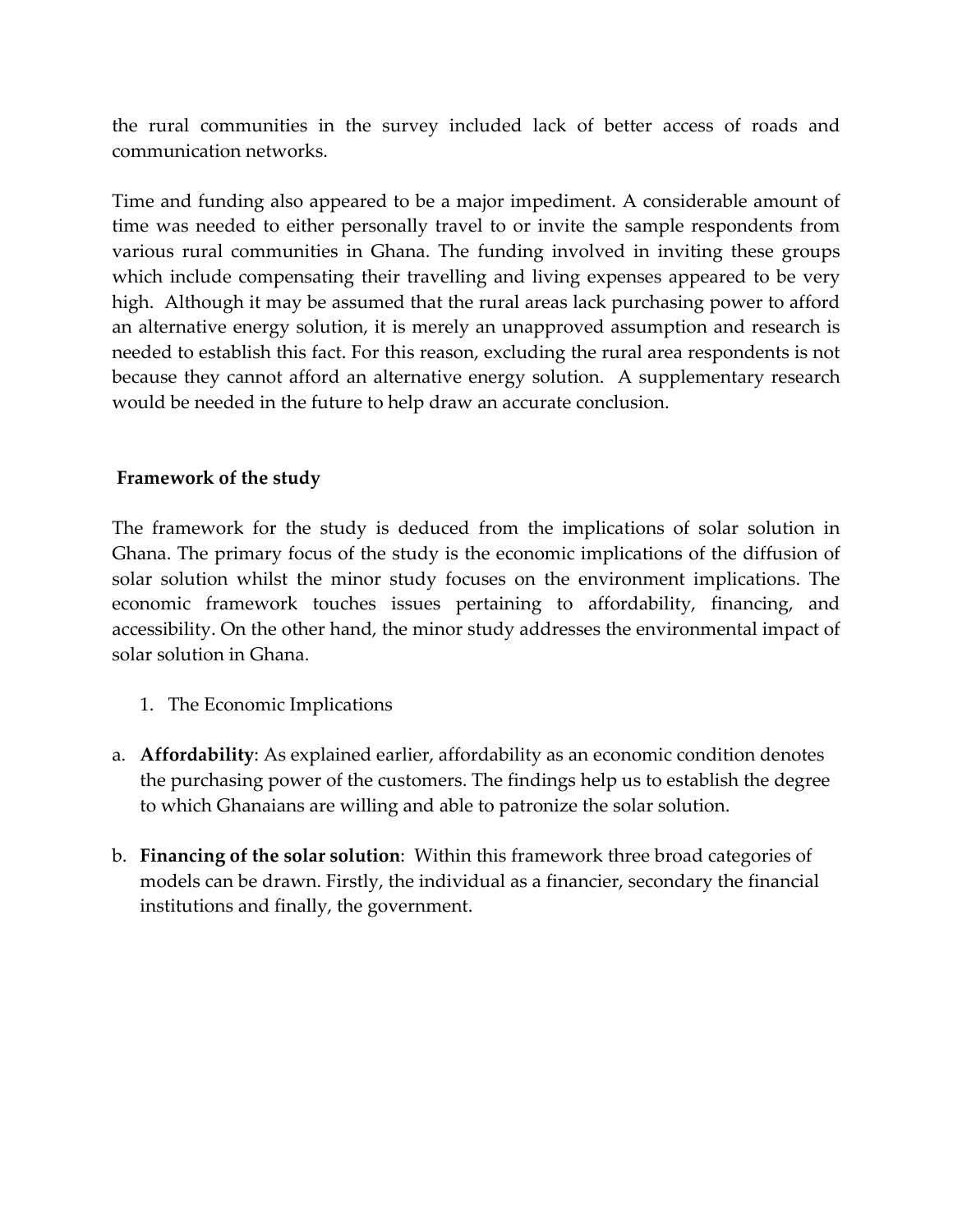**The framework is illustrated below:**



**i. Individual:** The available options within this part of the framework comprises of the cash and carry system where the individual goes to the distribution point to buy the product personally. The other option, payment by installment is when the individual negotiates with the sales agent on a payment plan either on monthly or quarterly bases. This option is flexibly arrived at on an equitable agreement between the parties involved.

**ii. Government: S**erving as a financier, the government plays an important role in both the promotion as well as subsidizing the solar solution with the motive of encouraging the diffusion of green energy. The provision of subsidies by the government involves, incentives made available to the manufacturers by reducing taxes, allocating suitable manufacturing sites and reducing import tariffs.

**iii. Financial institutions:** The role of the financial institutions include: incorporating the financing of solar on the community and the needy as part of their corporate responsibility programs. Furthermore, these organizations can serve as 'mediators' between the end users and the sales agents. In this program, the individual opens an account with the respective banks (financiers). The banks in turn pay the sales agents who have supplied the solar solution to the end user. The objective of this system is believed to promote and ensure security within the payment plan.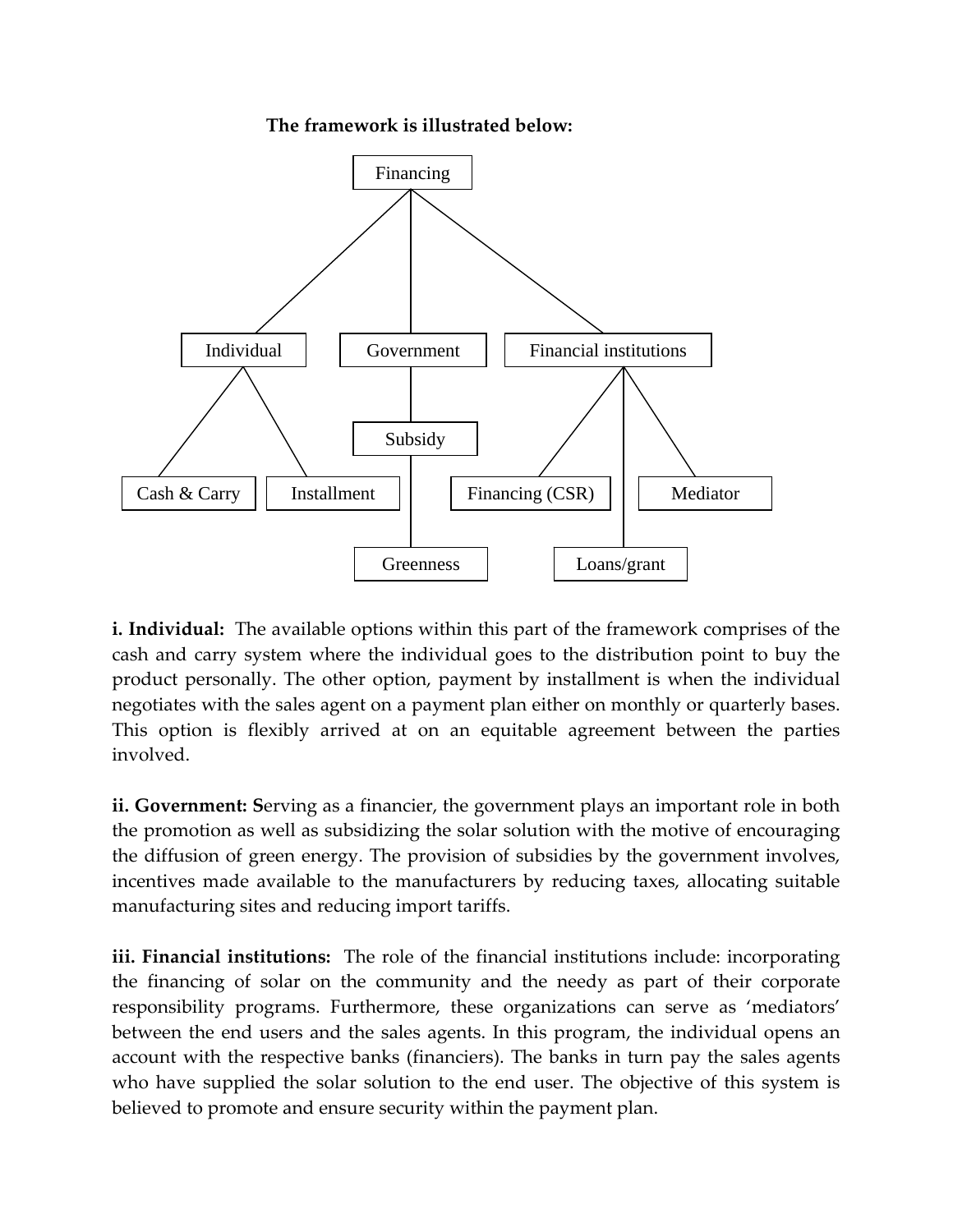Moreover, loan packages for individual customers who patronize the solar solution are made available by the financial institutions. The loan is made available for the purchase of a complete solar package by the users. Moreover, the banks can choose to pay for the cost of the solution directly to the sales agent on behalf of the end user.

c. **Accessibility of solar solution:** This involves making the solar component available to the end user. Within this framework, two main issues arise these involve *where* and *how* the solar solution can be made available to the customers? In this case *where* denotes the sources from which the solar components can be purchased whereas *how* denotes the distribution as well as other marketing channels designed to reach the customers.

# 2. Environmental implications

The environmental implications of the solar solution within the study are denoted by the term 'greenness'. The government on the other hand is seen as the agent who is responsible for the promotion of the concept. The aspect of *green* within the framework is linked to the efforts of the government to promote and embark on a comprehensive campaign strategies. The purpose of these strategies is imprinting the positive effects of solar as environmentally friendly but not merely as an alternative energy source in the minds of Ghanaians.

## **Methodology and data collection methods**

This study seeks a deeper understanding of the underlying issues of energy and the possible solutions available to Ghana. The main research questions are summarized as follows:

RQ1. What is the current energy situation in Ghana? RQ2. Would Ghanaians be able to afford an alternative solution?

## **Questionnaires used in the study**

The questionnaires used in the study were carefully selected to help unearth the general overview of the problem related to the current energy situation in Ghana. The objective are summarized as: the depth of the nature of the current problem, the cost of the current energy service, the real applications of the energy both in the industry and residential level, the expectation of a new alternative solution and the marketing or the deployment of this new solution.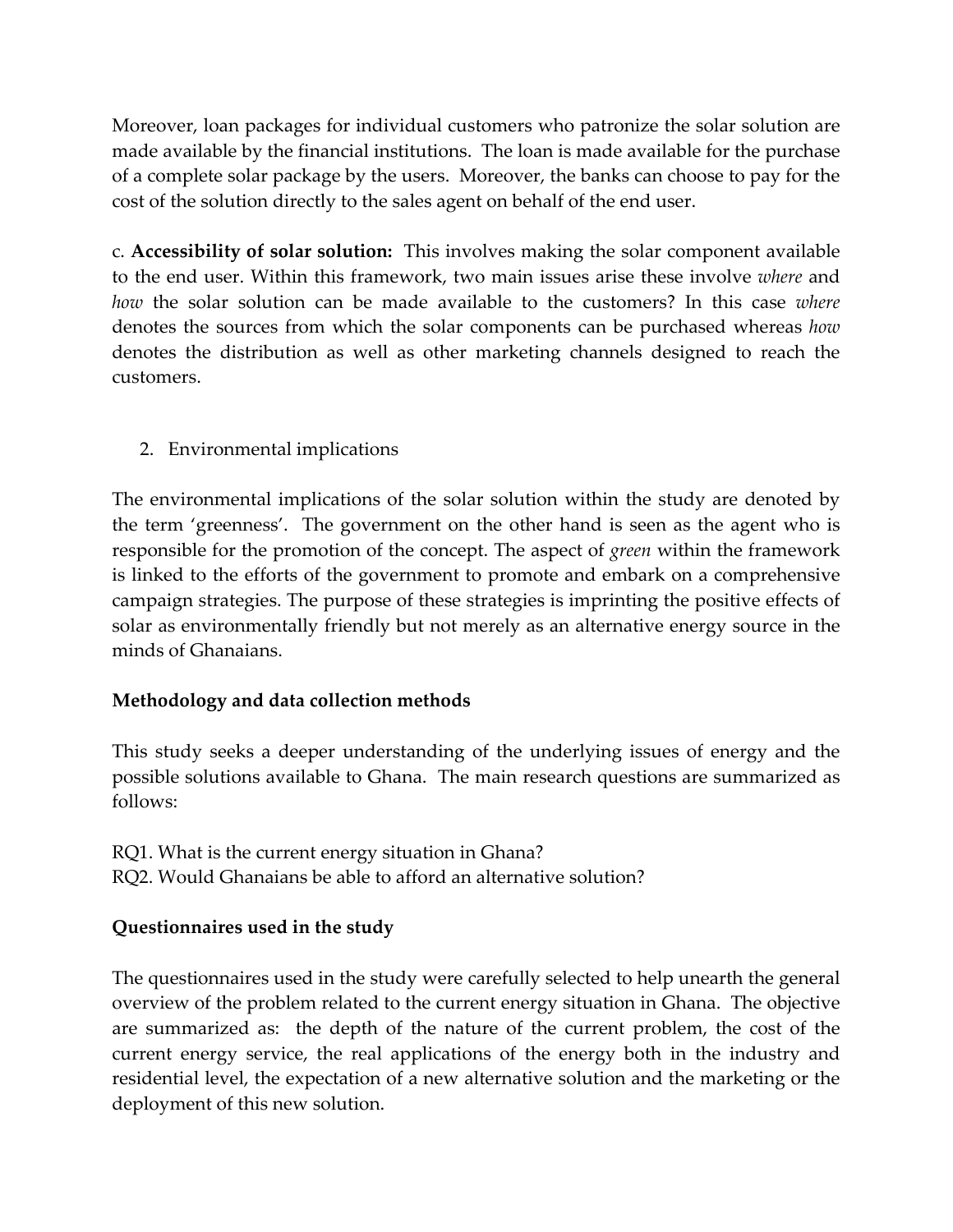**Sample of the questionnaire used is shown in the table below:** 

| <b>FOCUS GROUP QUESTIONNAIRE</b>                                                |
|---------------------------------------------------------------------------------|
| How do you use electricity at work/home?                                        |
| What appliances does the electricity power at work/home?                        |
| How many hours do you use electricity per day at work/home                      |
| How much do you pay for electricity on the average at work/home                 |
| How reliable is the electricity? Would you want an alternative energy solution? |
| Why have you not used any alternative                                           |
| How would you like to finance the purchase of solar solution?                   |
| What do you know about solar energy?                                            |
| What is involved in the generating of solar energy? (by respondents)            |

# **How do you use electricity at work and or home?**

It was clear that most Ghanaians rely on electricity for both domestic and industrial activities. For all equipments: Industrial – 11hrs, Telecommunication – 24hrs, Public Service – 8hrs, Entrepreneur – 8hrs, Lighting ‐ 11hrs, Fridge/Freezers – 24hrs

# **What appliances does the electricity power at Work or Home?**

**Industries:** Telecommunication companies and health providers are high consumers of energy. They use high powered equipments ‐ Servers, Masts, Hospital Equipment, Industrial machines, Lighting, PC's, Printers, Photocopiers, Heavy duty equipments for industrial workers etc. Home use: Hot Water, Microwave, TV.

**Home usage:** Domestic consumption is not high depending on equipment in use ‐ Air‐ conditions, lighting, fridge/freezers, hot water, ironing, charging of phones, TV/Radio, microwave, air‐condition – lesser extent, electrical fans

## **How many hours do you use electricity per day at work or at home?**

Entrepreneur – 10hrs, Industrial – 11hrs, Telecommunication – 24hrs, Public Service – 10hrs, Hospitals – 24hrs, Lighting ‐ 5hrs, Fridge/Freezers – 24hrs, TV – 6hrs, Radio – 5hrs ‐ The number of hours varied depending on services rendered. Telecommunication, Industrial and Health service providers need 24hrs energy to power equipments in use. The situation is compounded where there is frequent power outage and generators are in use. The cost of running these generators is expensive.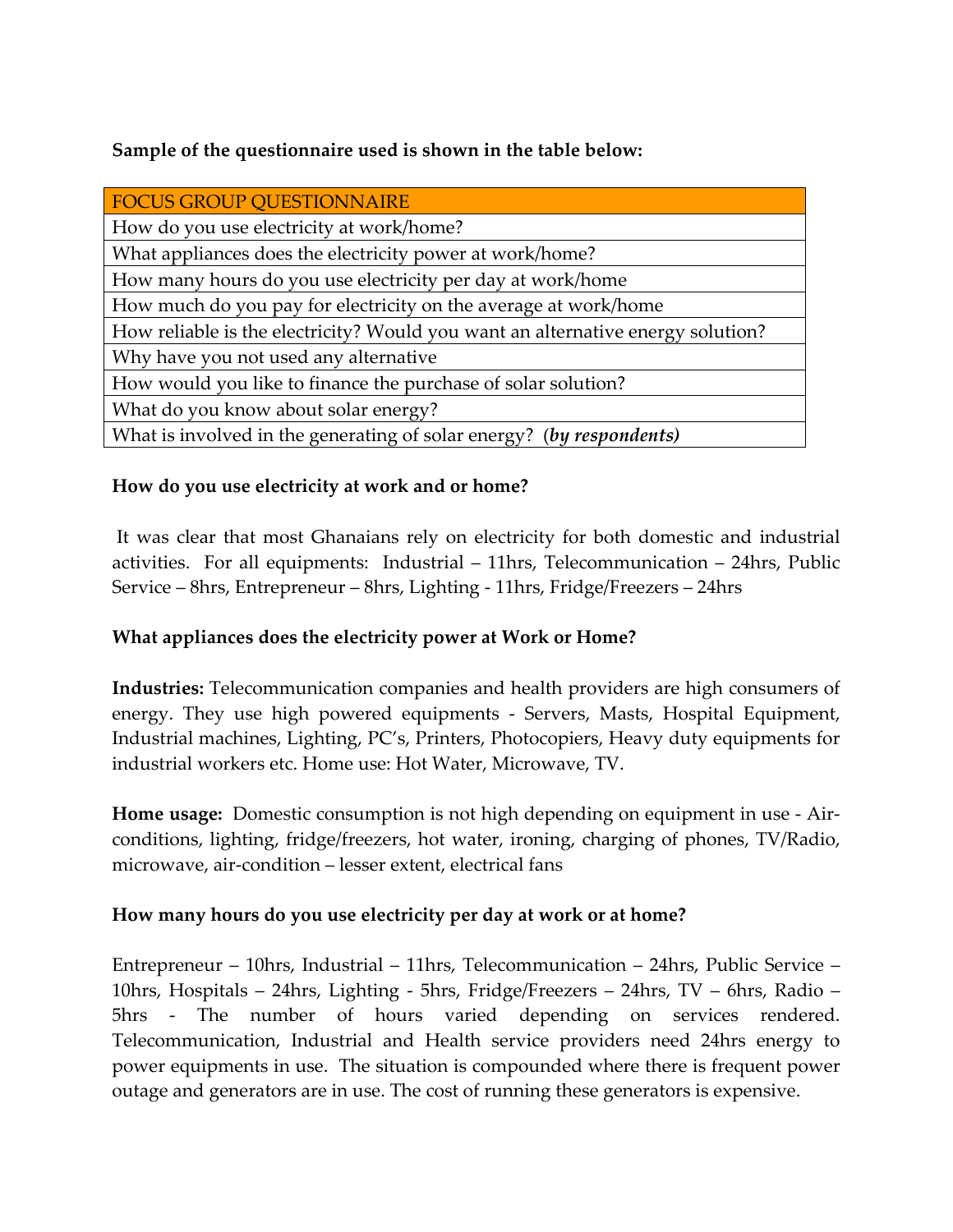## **How much do you pay for electricity on the average?**

Telecommunication/Industrial organizations: The cost of running equipment for these industries is very high compounding the situation is the frequent power outages calling for the purchase of fuel to run generators at a very high cost.

- ‐ House owners = GHC60 (600,000 Cedis)
- ‐ Tenants = GHC50 (500,000 Cedis)
- ‐ Semidetached apartments = GHC200 (200,000 Cedis)

## **How reliable is the electricity? Would you want an alternative energy solution?**

Low level reliability, frequent outages and fluctuations resulting in damaged equipment and appliances. It was clear that Industries, Home owners, Entrepreneurs, and all would appreciate an alternative energy – Solar.

## **Why have you not used any alternative reliable source of energy?**

Facts indicate that there are no known reliable alternatives available on the Ghanaian market. Moreover, there are no incentives to invest in reliable solutions.

## **How would you like to finance the purchase of solar solution?**

Most people would like to make payment in installments or be supported by loans.

## **What do you know about Solar Energy?**

Most Ghanaians have little or no knowledge about solar energy

## **What is involved in the generating of solar energy? (***By respondents)*

This is the generating of electricity through a combination of solar panels, batteries, charge controllers and inverters. The solar panels charge the batteries which stores power for use.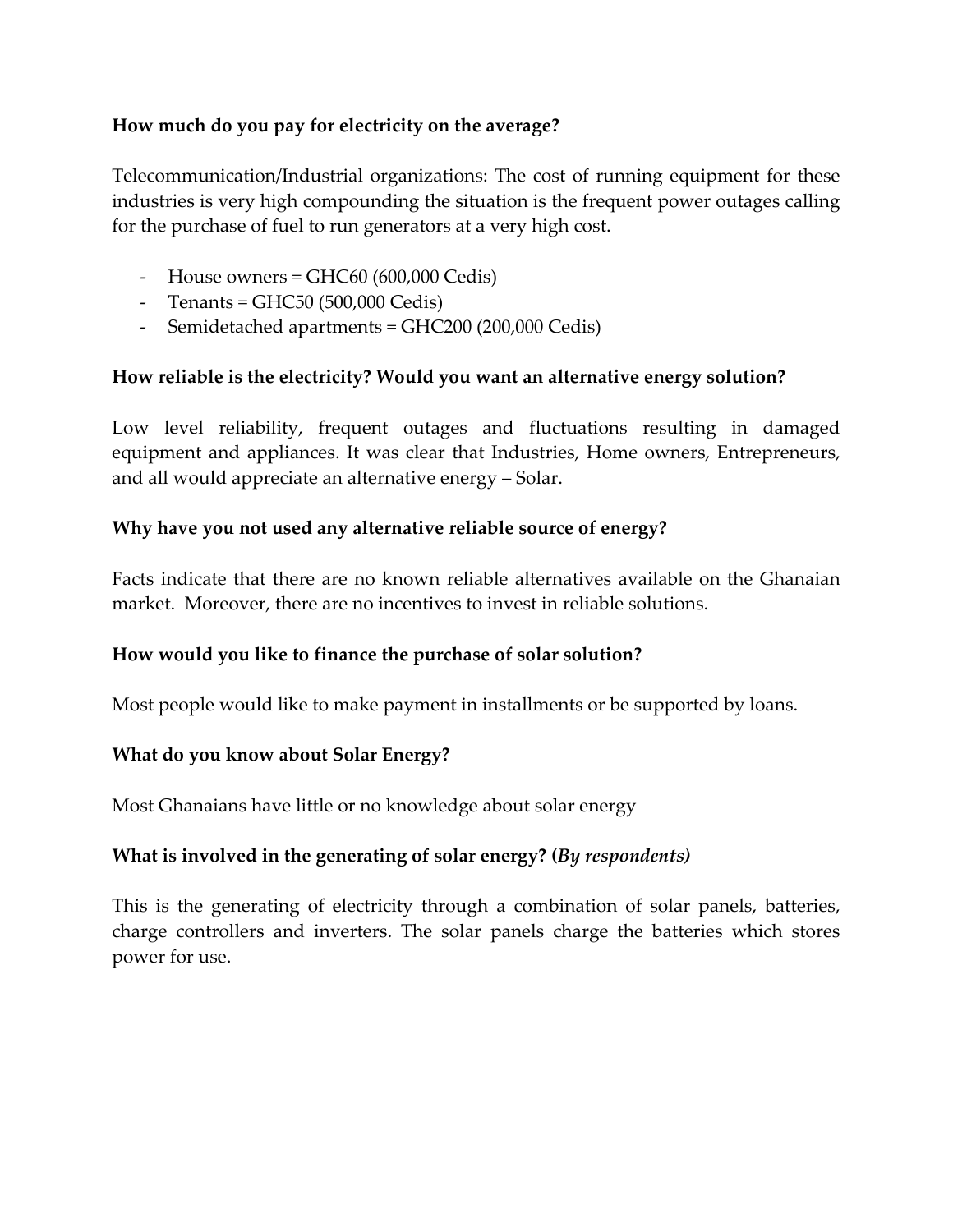#### **Results and analysis**

Results from the focus group session of sampled respondents selected from different regions of Ghana revealed that many consider solar energy as best alternative due to the degree of awareness created during the interviewing session. However; the problem was identified to be a matter of accessibility and financing. For those who claimed that they could afford, it was a matter of 'accessibility' of the solar products on the market. This raises the need for further study in ascertaining the right segments for the diffusion of solar solution. Identified segments include: *standalone* (the sole use of renewable energy solution, especially for people without access to any form of conventional energy), *backup* (the use of renewable energy solution in case of a black or brown out) or a *hybrid system* (where specific household or corporate systems/facilities could be connected to a renewable energy system). The finding pointed out that, the solar solution would be of much help to both industries and domestic use.

Meanwhile, an attempt to establish the financing options available to users pointed out that, financing as a problem was insignificant. The main problem lies in having a viable economic framework from which financial institutions will design a realistic pay‐back time. Existing financial structure identified in Ghana includes: individual and corporate loan systems for investments, like cars, housing and start‐up businesses. This system makes it possible for financing of alternative solar solutions.

Meanwhile, the study pointed out that solar solution as an alternative source of energy was hardly identified as viable option due to lack of adequate knowledge and information. It was observed further that, the public seem to hardly understand the real components that make up a complete solar‐solution. A complete solar solution include: panels, charge controllers, battery and in some case inverters. It was further established in the study that, solar panels are also perceived to be monstrous and bulky making potential customers wonder if their properties would not be defaced.

#### **Conclusion and Recommendations**

It becomes evident that solar solution to Ghana and developing countries at large would be a preferred choice. Moreover, for this to be materialized, it would require a well-developed marketing strategies and joint-efforts of various actors. These actors involve marketers, investors, the government and the efforts of Ghanaians at large. Making the solar solution accessible will involve creating a viable business model which includes an efficient network of sales and distribution programs. This will be effective especially when every regional capital has at least one sales point where a solar solution can be purchased or be ordered.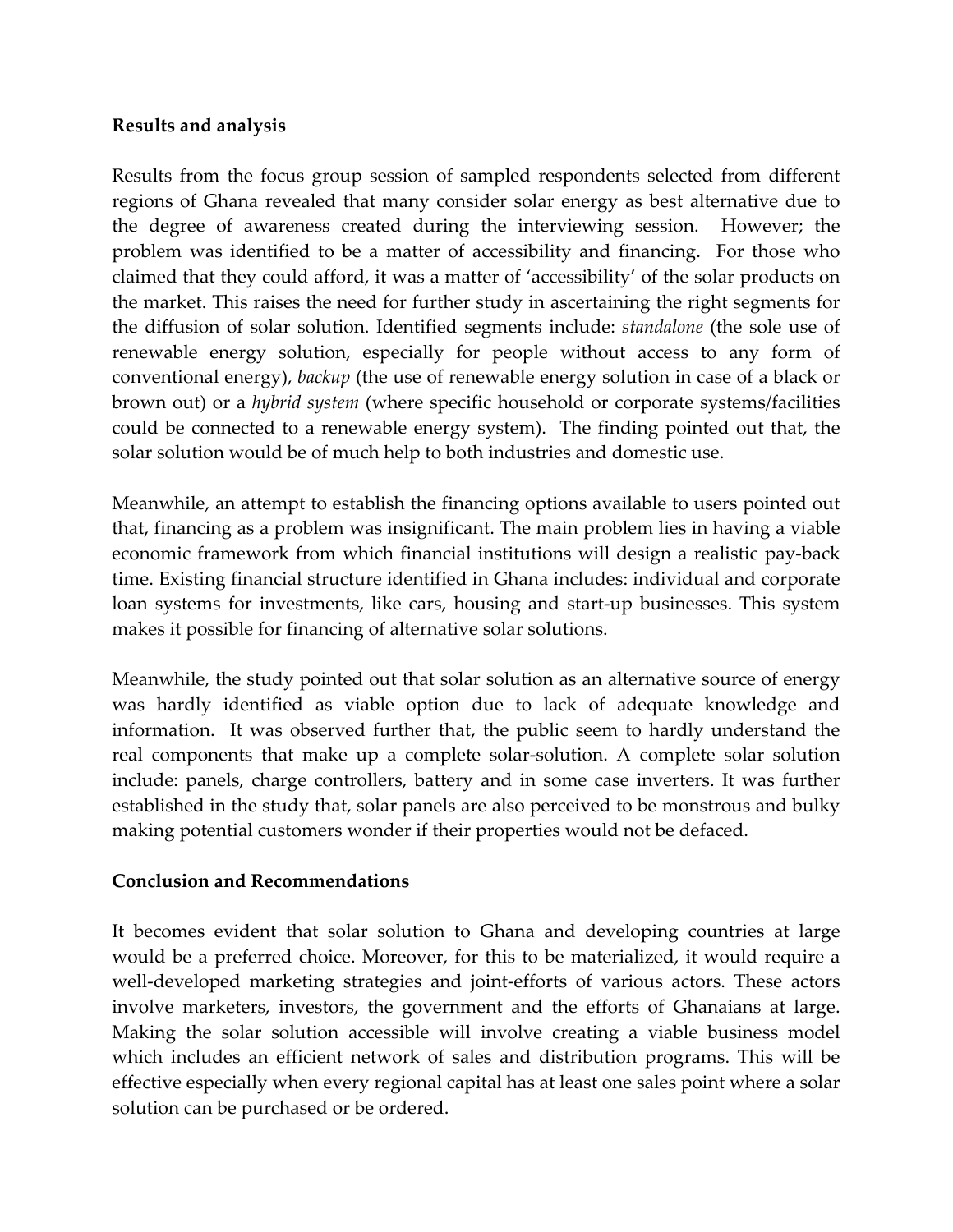The financiers need to combine their efforts with the manufacturers, service providers and the end‐users and to help draft effective plans for training, diffusion, servicing and maintenance as well as financing the program. A comprehensive training program is necessary. In this sense, the manufacturers and the government join their efforts to recruit and educate students on renewable energy courses to help them become competent enough to handle renewable energy diffusion and implementation within the Ghanaian communities.

The role of the government within this program would include more emphases on education of the solar solution. More focus on 'green' issues within its educational programs and the responsible use of energy would be an added advantage.Various forms of education to be used include: seminars, workshops, posters, televised demonstrations, radio and phone‐in programs, classroom lectures amongst others. Most government structures and facilities could use solar as an example to demonstrate its positive environmental impact of to the public.

Energy users on the other hand must give critical consideration to the various options of the solar solution identified within the study which include: standalone, backup and the hybrid system. Such consideration involves mapping their right energy requirement against the specific segment. To be successful in this effort, heavy users of energy may consider hybrid as an appropriate solution whiles light users give attention to the standalone or back‐up system.

Further research in the areas of conservation and 'smart' usage of energy can be conducted in the future. The term 'smart' usage denotes the situation where the available power wattage is conserved and distributed evenly between the appliances as to when and how one needs it. For example, a solution doesn't have to necessarily power all the appliances at once but only when an appliance is needed. It can also be explained further that listening to the radio and watching television cannot be combined. In a practical sense, it denotes the 'waste' of energy and lack of responsible‐ use of energy.